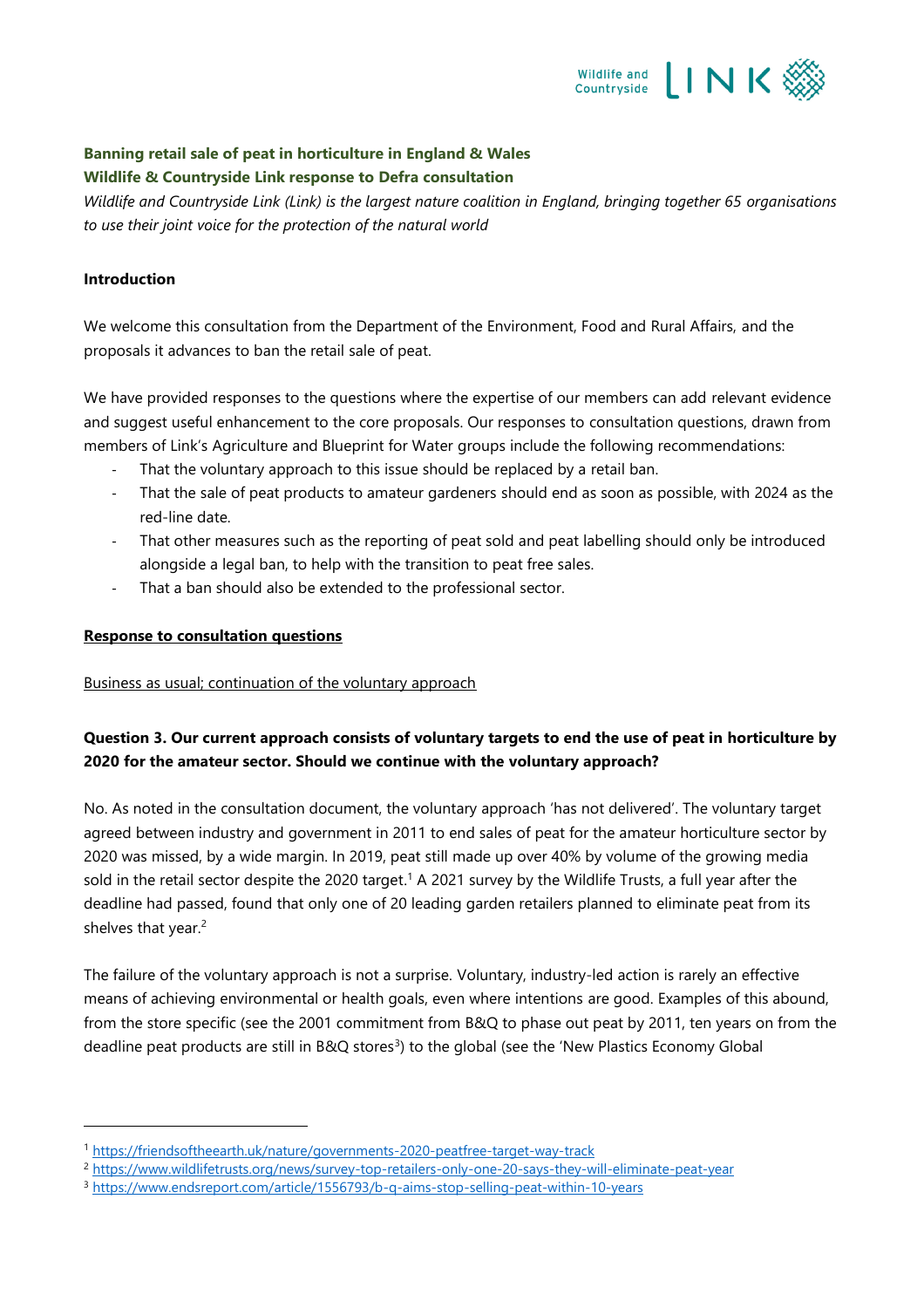Commitment' to grow the use of re-usable packaging by industry by 2025, which recorded a 0.1% increase in re-usable packaging in 2020<sup>4</sup>).

The demonstrated inefficacy of a voluntary solution on peat products compares poorly with the scale of the challenge, and with the public's desire to grow and garden without peat.

Peatlands are the UK's biggest carbon sink, storing around 3.2 billion tonnes of carbon. Globally peat holds twice as much carbon as all the world's forests. However, due to its poor condition, much of the UK's 2.6 million hectares (ha) of UK peatland is no longer actively capturing carbon. Estimates suggest it could be emitting 23 million tonnes of carbon dioxide equivalent each year. This equates to approximately half the amount released through the nation's agricultural sector. In addition to the climate consequences, peat extraction harms nature, damaging habitats for rare species of flora and fauna, and negatively impacting peat's ability to prevent flooding and filter water.<sup>5</sup>

Peat extraction for horticulture is one of the causes of this environmental degradation. In 2008, 38% of peat used in UK horticulture came from UK peatlands. <sup>6</sup> Recent data compiled by the Wildlife Trusts shows that 900,000 cubic metres of peat were extracted from UK soils for use in UK horticulture in 2020, comprising 39% of peat used, a slight increase on 2000. When combined with the 1.4 million cubic metres imported from the European Union for use in UK horticulture, the combined total 2.29 million cubic metres of peat extracted for UK horticulture in 2020 could have stored approximately 238,000 tonnes of carbon for millennia to come. Instead of such storage, the extraction could release up to 880,000 tonnes of CO2, equivalent to driving an average passenger car 2.2 billion miles. 7

To continue to extract peat to use for horticulture is to continue to turn a carbon sink into a carbon emitter whether that peat originates in the UK or is imported. This is why the Climate Change Committee (CCC) has called for an end to all peat use in horticulture by 2023<sup>8</sup> as part of a wider restoration of UK peatlands. The Climate Change Committee's June 2021 report to parliament re-stated this call as a priority recommendation.<sup>9</sup>

An urgent and comprehensive end to peat extraction for horticulture is essential if the net zero by 2050 target is to be met. The voluntary approach has been shown to be incapable of delivering this.

# **Question 4: If we were to revise the date for ending the use of peat in horticulture for the amateur sector, when should that date be?**

The impact of peat use in horticulture has been discussed for decades – the issue has been considered for long enough. Two years have already passed since the 2020 target was missed. Immediate action should be taken to end all uses of peat in horticulture, to meet the clear Climate Change Committee deadline of an end to peat sales before 2023.

<sup>4</sup> [https://www.unep.org/news-and-stories/press-release/global-commitment-2020-progress-made-acceleration-needed](https://www.unep.org/news-and-stories/press-release/global-commitment-2020-progress-made-acceleration-needed-meet)[meet](https://www.unep.org/news-and-stories/press-release/global-commitment-2020-progress-made-acceleration-needed-meet)

<sup>5</sup> <https://www.wcl.org.uk/charities-call-out-companies-on-climate-harming-compost.asp>

<sup>6</sup> [http://pixelrauschen.de/wbmp/media/map03/map\\_03\\_08.pdf](http://pixelrauschen.de/wbmp/media/map03/map_03_08.pdf)

<sup>7</sup> <https://www.wildlifetrusts.org/news/devastating-using-peat-uk-horticulture>

<sup>8</sup> <https://www.theccc.org.uk/publication/land-use-policies-for-a-net-zero-uk/>

<sup>9</sup> [https://www.theccc.org.uk/wp-content/uploads/2021/06/CCC-Joint-Recommendations-2021-Report-to-](https://www.theccc.org.uk/wp-content/uploads/2021/06/CCC-Joint-Recommendations-2021-Report-to-Parliament.pdf)[Parliament.pdf](https://www.theccc.org.uk/wp-content/uploads/2021/06/CCC-Joint-Recommendations-2021-Report-to-Parliament.pdf)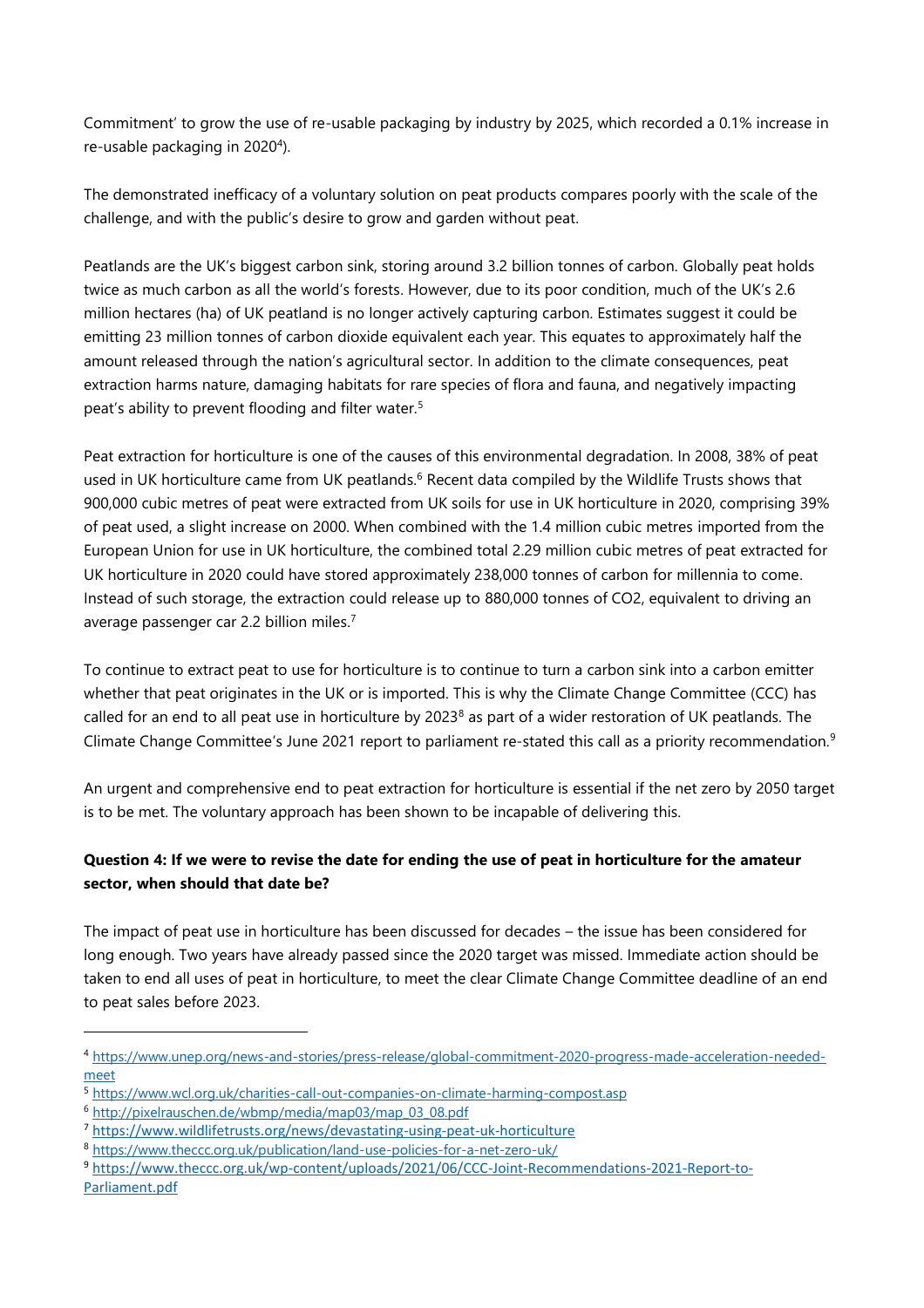Failing that, an absolute red line date for ending the commercial trade of peat for professional uses should be before 2025, with the sale of peat products to amateur gardeners ending in 2024 at the latest, as per the government's current proposed commitment. The Climate Change Committee deadline of 2023 was set in January 2020, giving a timeframe of between two and three years for delivery in the horticulture sector. The same timeframe applied to the date of this consultation gives a deadline of before 2025.

### Mandatory reporting of the volume of peat sold (all sellers) Questions 5-14

The questions in this section are largely aimed at retailers. However, the environmental groups we represent have engaged at length on this topic and we would make the following observations:

- As a measure alongside a legislative ban on the commercial trade of peat, auditing peat selling through mandatory reporting will be a useful tool to track progress across the gardening sector in preparing for full implementation of the ban.
- As a stand-alone measure without a ban on the commercial trade of peat, mandatory reporting will have a much-reduced effect. General consumer awareness of peat issues is limited and consumer pressure to move to peat-free products, enabled through a reporting system, will not on its own be sufficient to end peat usage.

### Ban the retail sale of peat and peat containing products

# **Question 15: Do you think there should be a retail sales ban for peat and peat containing products in England and Wales?**

Yes. Given the failure of the voluntary approach and the urgent need to end the commercial trade of peat in horticulture for environmental and climate reasons, a retail sales ban should be swiftly introduced. One of the reasons for the failure of voluntary action has been the perception of first mover disadvantage amongst leading garden retailers, due to the increased price of alternatives compared to peat and increased production costs. A ban would level the playing field, compelling the industry to move as one.

A ban would have the backing of the British public. YouGov research carried out for Wildlife and Countryside Link in 2021 revealed that most British consumers want to see peat-based compost banned when the issues are set out. Only 5% of those polled oppose the banning of peat-based compost, with 47% supportive, 22% neutral and 26% unsure.<sup>10</sup>

## **Question 16: Will it be feasible to implement a sales ban for the retail sector by the end of this parliament (2024)?**

Yes. Alternatives to peat-based compost are increasingly available to retailers, including coir dust (from coconut husks), green compost wood fibre, bracken, bark and wool. Gardeners can also make their own highquality compost at home. Over 100 entirely peat free nurseries<sup>11</sup> are currently operating across the UK and

<sup>10</sup> [https://docs.cdn.yougov.com/ibda0309lw/WCL\\_Results\\_210125.pdf](https://docs.cdn.yougov.com/ibda0309lw/WCL_Results_210125.pdf)

<sup>11</sup> <https://dogwooddays.net/2020/04/30/updated-peat-free-nurseries-list/>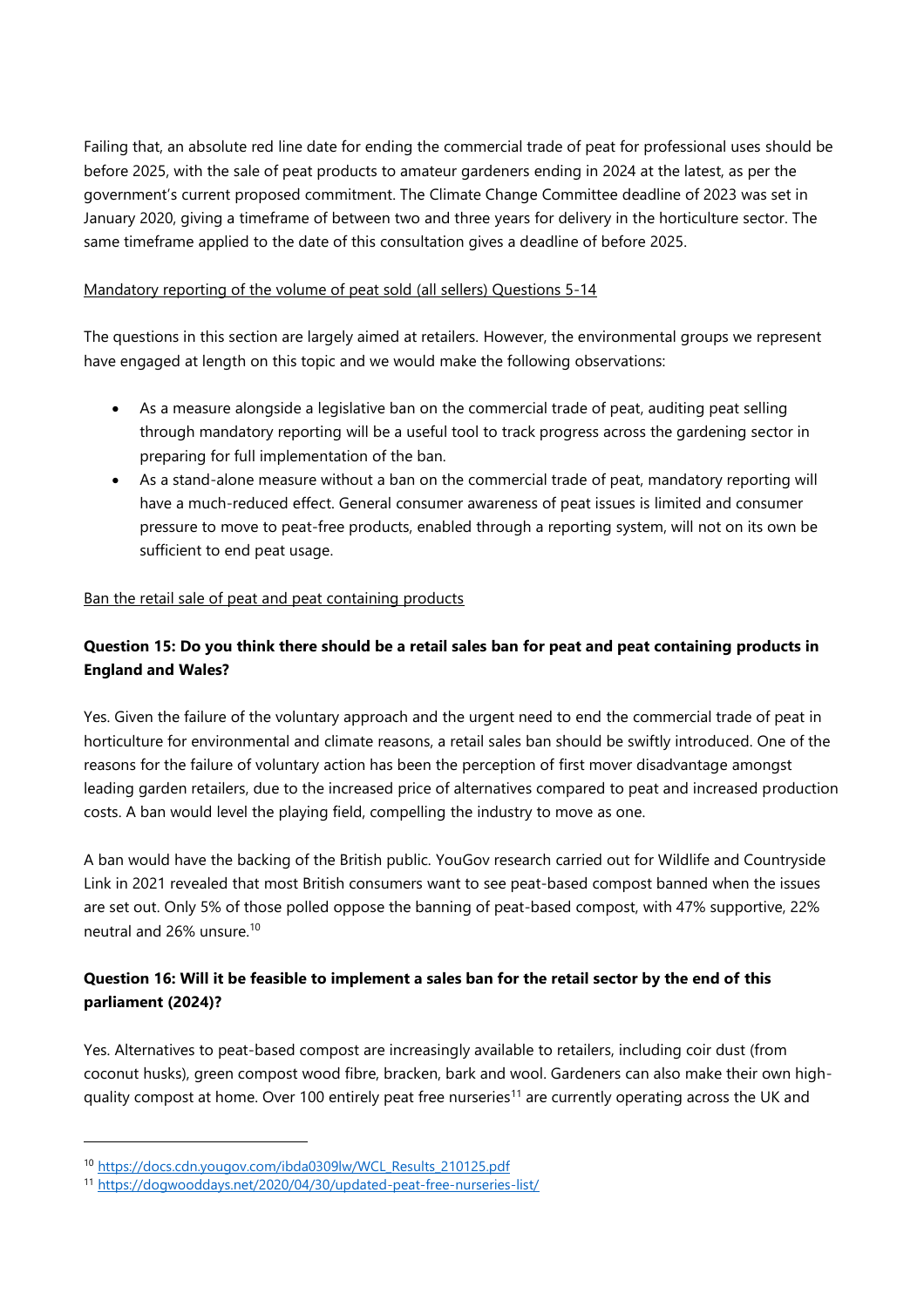leading planting contractors have been peat free for some years.<sup>12</sup> The options are there for leading garden retailers to go entirely peat free. A ban will ensure that happens.

There is also considerable scope for a peat ban to be accompanied by improved public information and acquisition of skills to build confidence in growing without peat. This can be assisted by the horticultural trade but should not be left to the sector alone. There is also the opportunity to change the waste stream by local processing of domestic compostable materials, involving new jobs, skills and supply chains, and returning this to householders, community projects and local businesses in the form of low-cost locally processed compost.

# **Question 17: Are there industries other than the horticultural industry that will be severely affected by a ban of the retail sale of peat and peat containing products? [If 'yes'] which industries?**

The public sector continues to procure peat for horticultural use, due to a 2015 commitment to immediately end the public procurement of horticultural peat being missed. The Forestry Commission still uses peat for the production of some tree saplings, as do some local authorities. CPRE conducted a Freedom of Information survey of 232 local authorities in 2020, which found that 19.4% (45) actively still use peat. These public bodies may need extra support to meet the costs of transition.

## **Question 18: Should there be any exemptions from such a ban?**

Exemptions should be kept to an absolute minimum – as set out above numerous alternatives to peat exist and it is difficult to envisage many scenarios where there is no option but to use peat. The default legal position should be that horticultural use of peat is banned, with any exemptions to this being tightly defined and time limited.

A clear ecological purpose (such as growing peatland plants in a laboratory for reasons of conservation or scientific research) should be established for any exemption. Peat used under listed exemptions should be controlled and monitored through a strict licensing system administered by Defra.

# **Question 19: For potted plants and shrubs, what should be the maximum quantity of peat that should be exempt from a sales ban?**

No quantity of peat should be exempted from the ban. Exemptions, aside from those required for tightly defined ecological purposes, will lead to loopholes and will undermine the ban.

Transitionary arrangements could be built into ban legislation for shrubs and trees that were grown from seedlings before 2023, to allow time for these to mature to retail or commercial sale requirements. These transitionary arrangements would also need to be regulated under a licence system.

### Point of sale bag charge for the purchase of any growing media bag containing peat: Questions 20-26

The questions in this section are largely aimed at retailers. However, the environmental groups we represent have engaged length on this topic and we would make the following observations:

<sup>12</sup> Se[e https://www.salixrw.com/peat-free-statement/](https://www.salixrw.com/peat-free-statement/)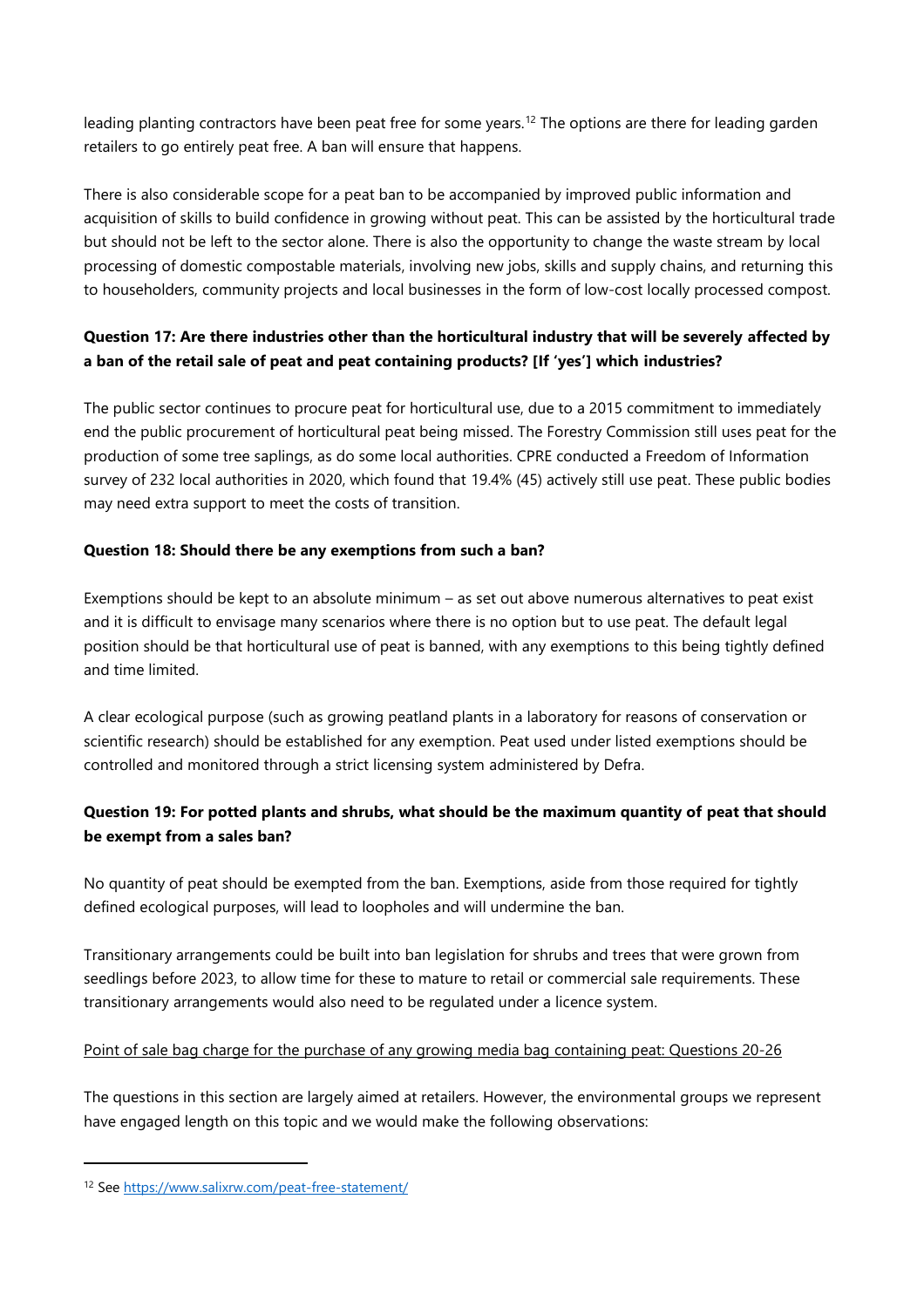- As with mandatory reporting, a charge could have some benefit as a transitory measure to help the industry move away from peat ahead of full implementation of a ban. However, a stand-alone measure without a peat ban, a charge will have a much-reduced effect.
- A standing charge on peat products would not put pressure on the industry to end peat use, as they could just pass the price increase onto consumers. This would not solve the problem of peat use; indeed, it could legitimise it in the long term.
- The burden and responsibility of products that damage the environment should be placed on manufacturers and retailers, and not upon consumers who cannot be expected to know the environmental impacts of all the products they buy. This is especially the case with peat products, where public awareness of the environmental damage caused by peat extraction is low, and the ecological and environmental ramifications are severe.

## Call for evidence

# **Question 26: Should we change the voluntary target for ending the use of peat and peat containing products to 2028 for the professional sector in England?**

While the target for the professional sector should be brought forward from 2030, a voluntary target for 2028 is too little, too late. This timescale and voluntary approach reflect neither the urgency of tackling the climate and nature emergencies nor the Government's commitments to reach net zero and halt the loss of biodiversity.

A legally-binding ban for the professional sector should be implemented as a matter of urgency, in line with the CCC's recommendation to end horticultural peat use by 2023. The IUCN's Demonstrating Success report on horticulture<sup>13</sup> shows clearly, through case studies of successful peat-free growers, that an end to professional peat use is achievable within a shorter timeframe given the necessary knowledge-sharing and investment

Although we have not yet reached the 2030 date for the voluntary end to peat in professional horticulture, experience of progress in retail peat clearly shows that the voluntary target approach has not achieved the wholesale shift that's required across the industry. The reasons for this are the same as those that caused the failure of the 2011-2020 voluntary end to peat in amateur horticulture – a fear amongst leading retailers of first mover disadvantage. A legal ban would remove this commercial hesitancy and compel the professional sector to move as one.

In addition to moving faster on professional horticulture, the Government should look to deliver further on the Climate Change Committee recommendations on peat use by:

- Extending the ban to peat use in food production, notably in mushroom growing.
- Acting to end the commercial extraction, import and export of peat for any use.
- Committing to full restoration of UK peatlands.

<sup>13</sup> <https://www.iucn-uk-peatlandprogramme.org/resources/restoration-practice/demonstrating-success>